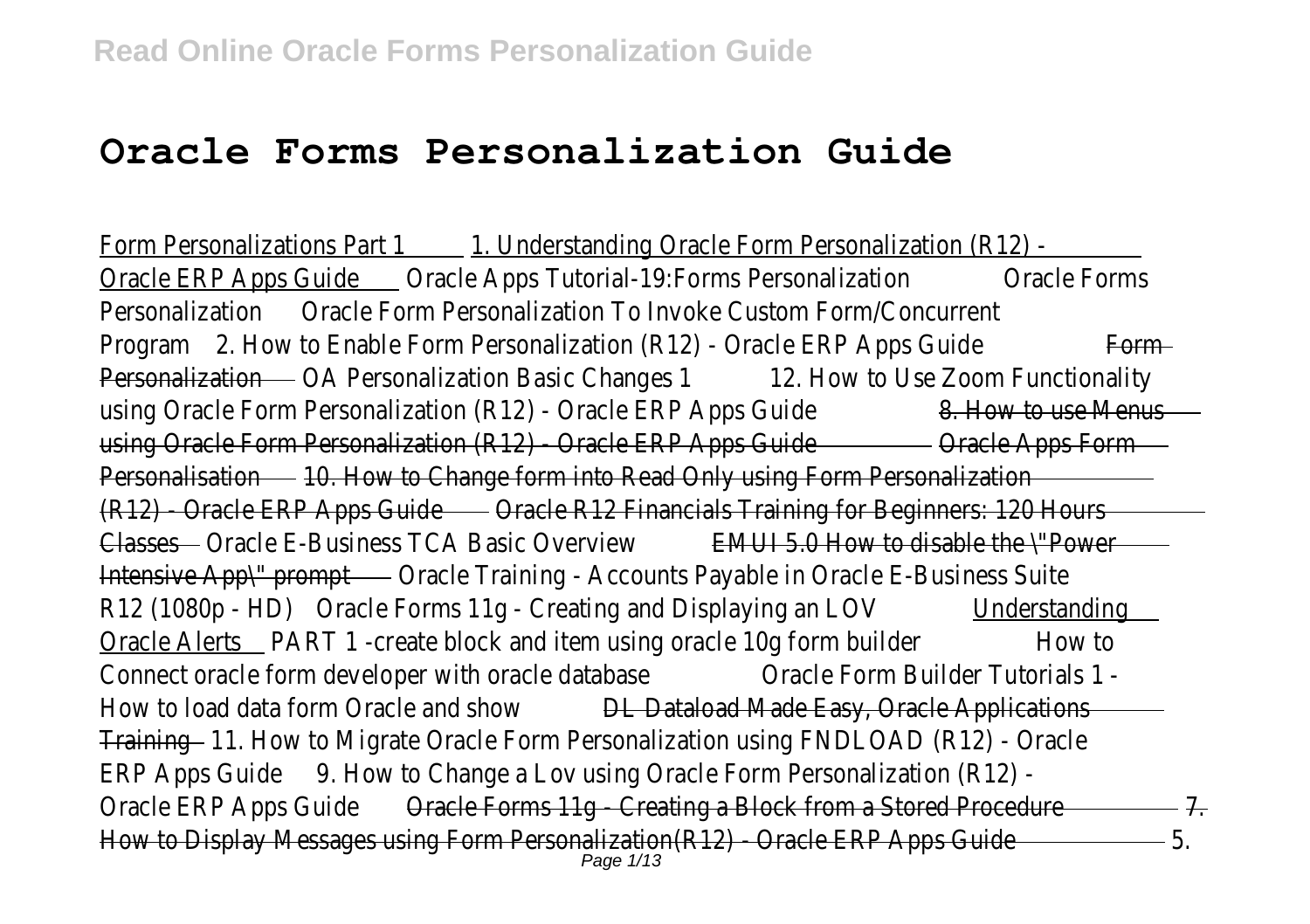How to Make a Field Mandatory using Oracle Form Personalization (R12)- Oracle ERP Apps Guide SYS Form Personalization, Displaying a Message in a Form, Oracle Applications Training Oracle Cloud Fusion Form Personalization - Create and activate Sandboxes - Set A Field As Required-4. How to Hide a Field using Oracle Form Personalization (R12) - Oracle ERP Apps Guide-Oracle Forms Personalization Guide-For information on the CUSTOM library, see the Oracle E-Business Suite Developer's Guide. Form Personalization The Form Personalization feature allows you to declaratively alter the behavior of Forms-based screens, including changing properties, executing builtins, displaying messages, and adding menu entries.

#### Oracle E-Business Suite System Administrator's Guide ...

Oracle Forms Personalization Guide For information on the CUSTOM library, see the Oracle E-Business Suite Developer's Guide. Form Personalization The Form Personalization feature allows you to declaratively alter the behavior of Forms-based screens, including changing properties, executing builtins, displaying messages, and adding menu entries.

## Oracle Forms Personalization Guide

User-Level Personalization User Interface. Overview. Personalizing the Views Panel of a Search Page. Personalizing a Table Region at the User Level. Personalize Views Page. Create View, Update View, and Duplicate View Pages. Rename Columns / Totaling Page. Personalizing an LOV Choice List. Known Issues.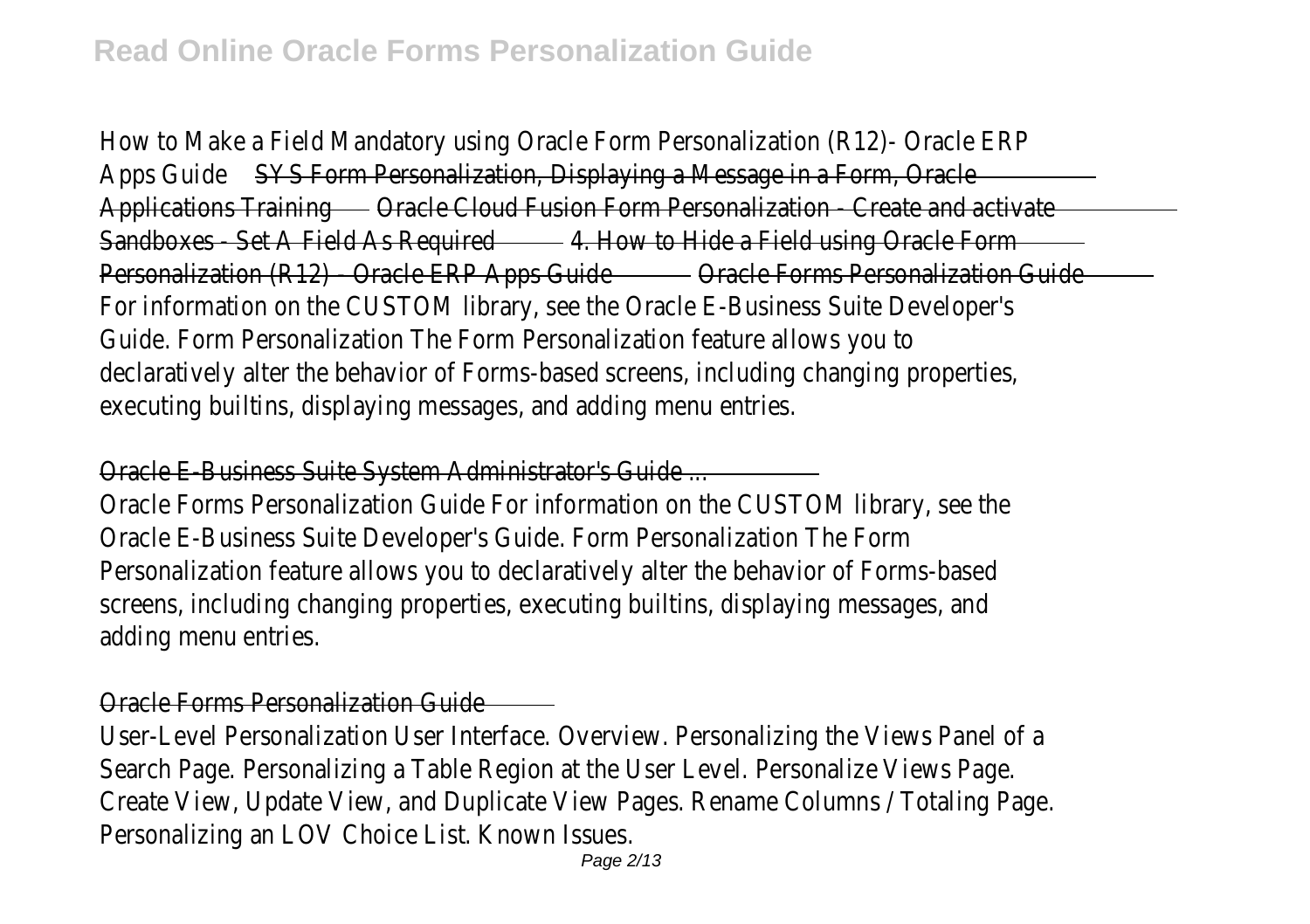#### Oracle Application Framework Personalization Guide

Step1: Open the Sales Order Form Step2: Open the Personalization form using the navigation "Help Diagnostics Custom Code Personalize" Step3: Enter the sequence number as 10 and description as "Change the Order Number Prompt to Claim Number" Step4: Select the Trigger Event as "WHEN-NEW-FORM-INSTANCE"

#### Oracle Applications 11i10 - Forms Personalization

Oracle Forms Personalization Guide For information on the CUSTOM library, see the Oracle E-Business Suite Developer's Guide. Form Personalization The Form Personalization feature allows you to declaratively alter the behavior of Forms-based screens, including changing properties, executing builtins, displaying messages, and adding menu entries.

#### Oracle Forms Personalization Guide - download.truyenyy.com

When it comes to doing forms personalizations in Oracle's eBusiness Suite, it is good to follow certain guidelines. We all know that forms personalization create a layer of customization on top of the standard Apps D2K Forms. The Metadata related to forms personalizations is stored in tables FND Tables. Please find a list of guidelines can be regarded as the best practices when it comes to doing forms personalizations in Oracle Apps.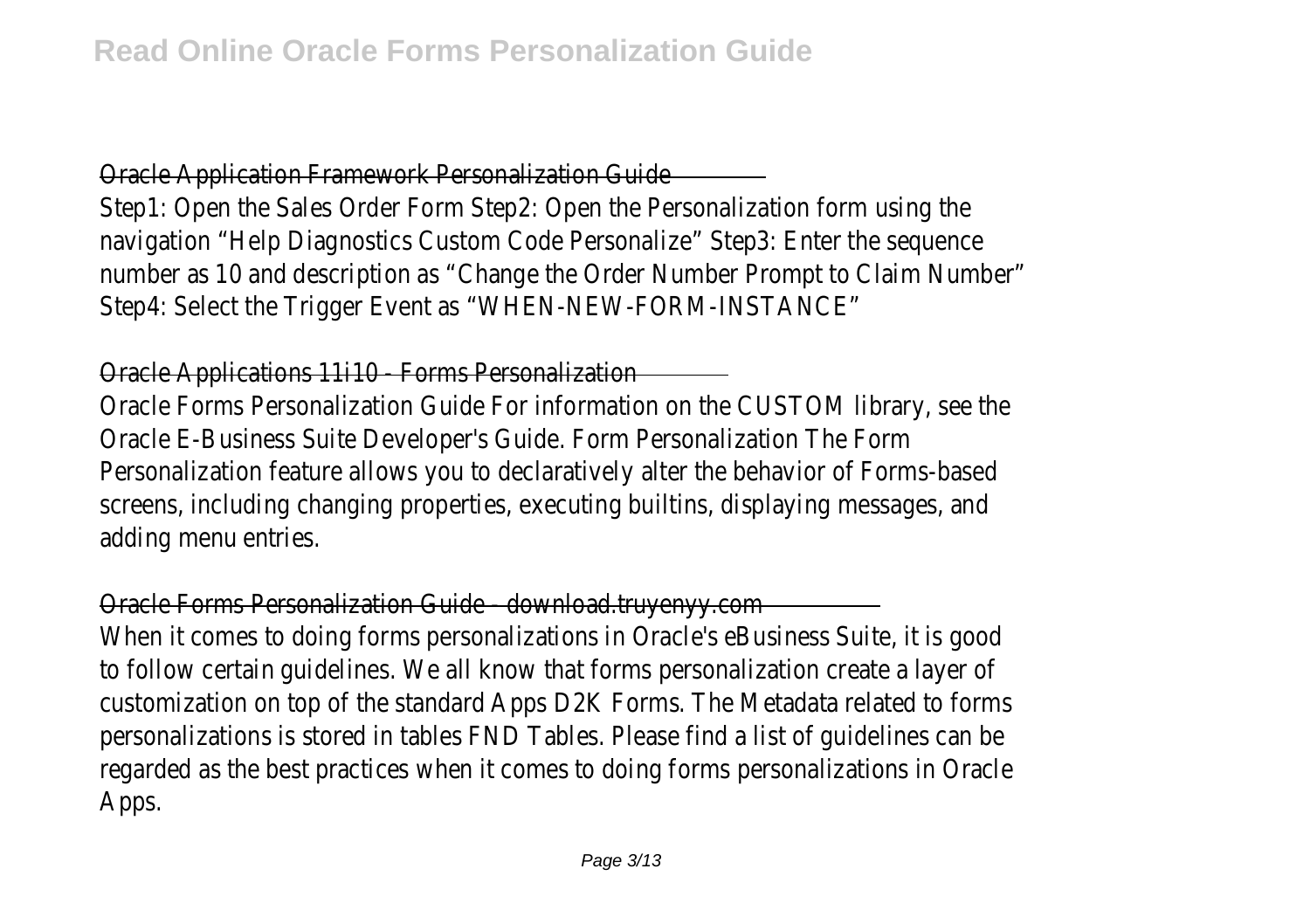### Apps - Forms Personalization - Best Practices

Welcome to Release 12.2 of the Oracle Application Framework Personalization Guide. This guide assumes you have a working knowledge of the following: The principles and customary practices of your business area. Computer desktop application usage and terminology. This documentation assumes familiarity with the Oracle E-Business Suite.

#### Oracle Application Framework Personalization Guide

Page Hierarchy Personalization page for the Update Customer page in Accessibility mode. Personalization Context. The Personalization Context shown at the top of the page lists the context for the top-level object, which in the case of the Oracle E-Business Suite, is the page layout. It identifies the scope of the personalizations you are about to make, as well as to what personalization level(s) and value(s) these personalizations apply.

#### Oracle Application Framework Personalization Guide

Forms Personalization provides tools to perform the same configurations, in the form of a Form. (Say that fast, huh?) Open any Form in 11i10, and go to Help -> Diagnostics -> Custom Code -> Personalize. This brings up the Personalization Form in the context of the Form and Function that you were in.

Forms Personalization - Get It While It's Hot! | Oracle E... Choose Personalization Context page, with the Scope set to Page, and the Page 4/13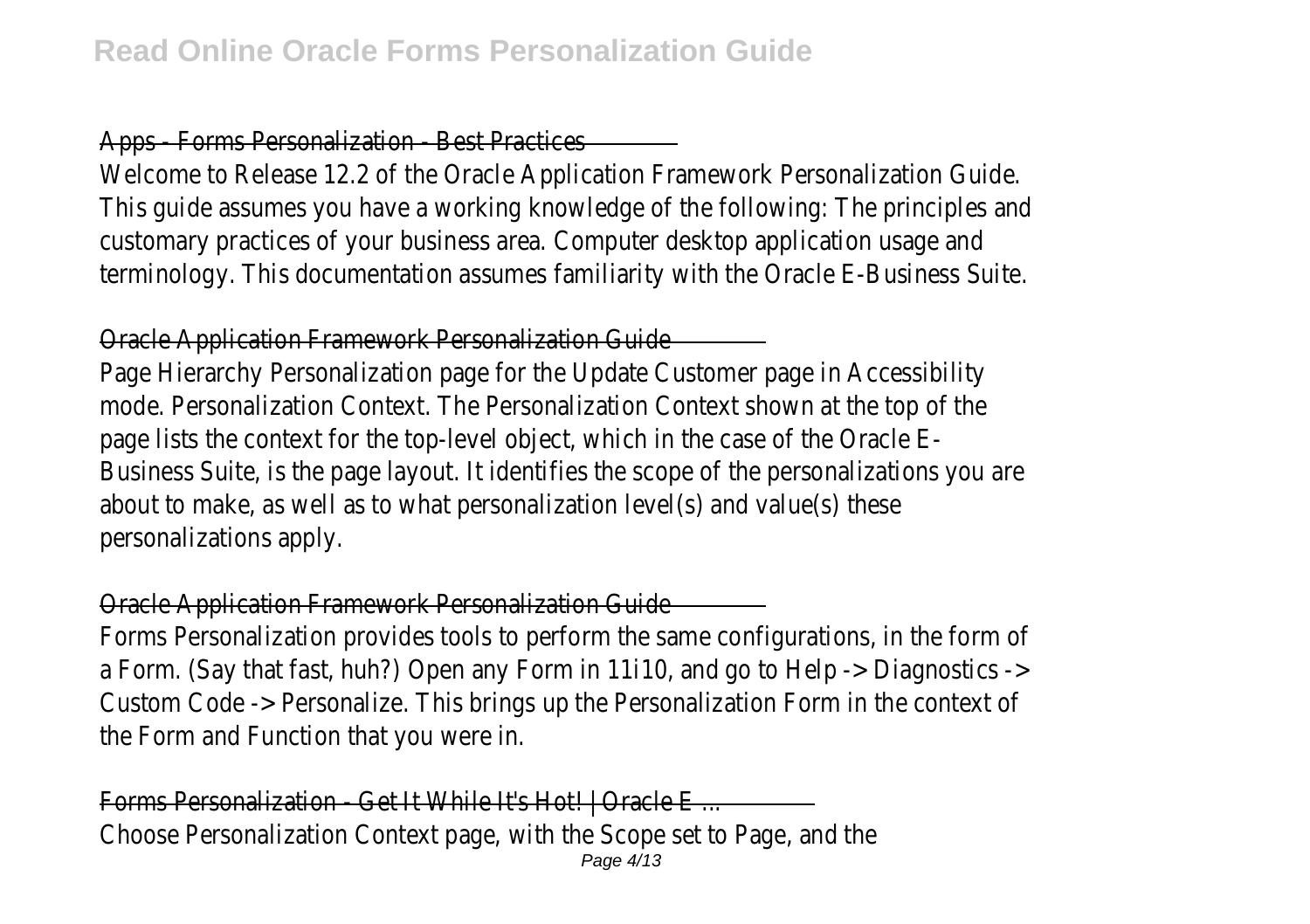personalization level set to "Site". In the Choose Personalization Context page, use the Scope poplist to specify whether you want to personalize the current page, or personalize a shared region, if any, that is extended by the current page. If there are no shared regions on the page, a single non-updateable radio button for the page itself is displayed for the scope.

#### Oracle Application Framework Personalization Guide

Form Personalization: Form Personalization is a feature in Oracle Apps that allows us to change the behavior of form based screens. It can be moved easily through FNDLOAD from one instance to another, It can be restricted at Site/User/Responsibility Level. What can be done through Form Personalization?

#### Oracle e learning: Form Personalization with Examples

What is Forms Personalization Form Personalization is a feature that allows us to change the behavior of Oracle Forms- based screens, including changing properties, executing built-ins, displaying messages, adding menu entries, launching URLs. It is purely declarative in nature. 2.

#### 11 - FORMS \u2013 Oracle Forms Personalization Training ...

1. Understanding Oracle Form Personalization (R12) - Oracle ERP Apps Guide: In this tutorial, I have explained the Basic Concepts of Oracle Form Personalizat...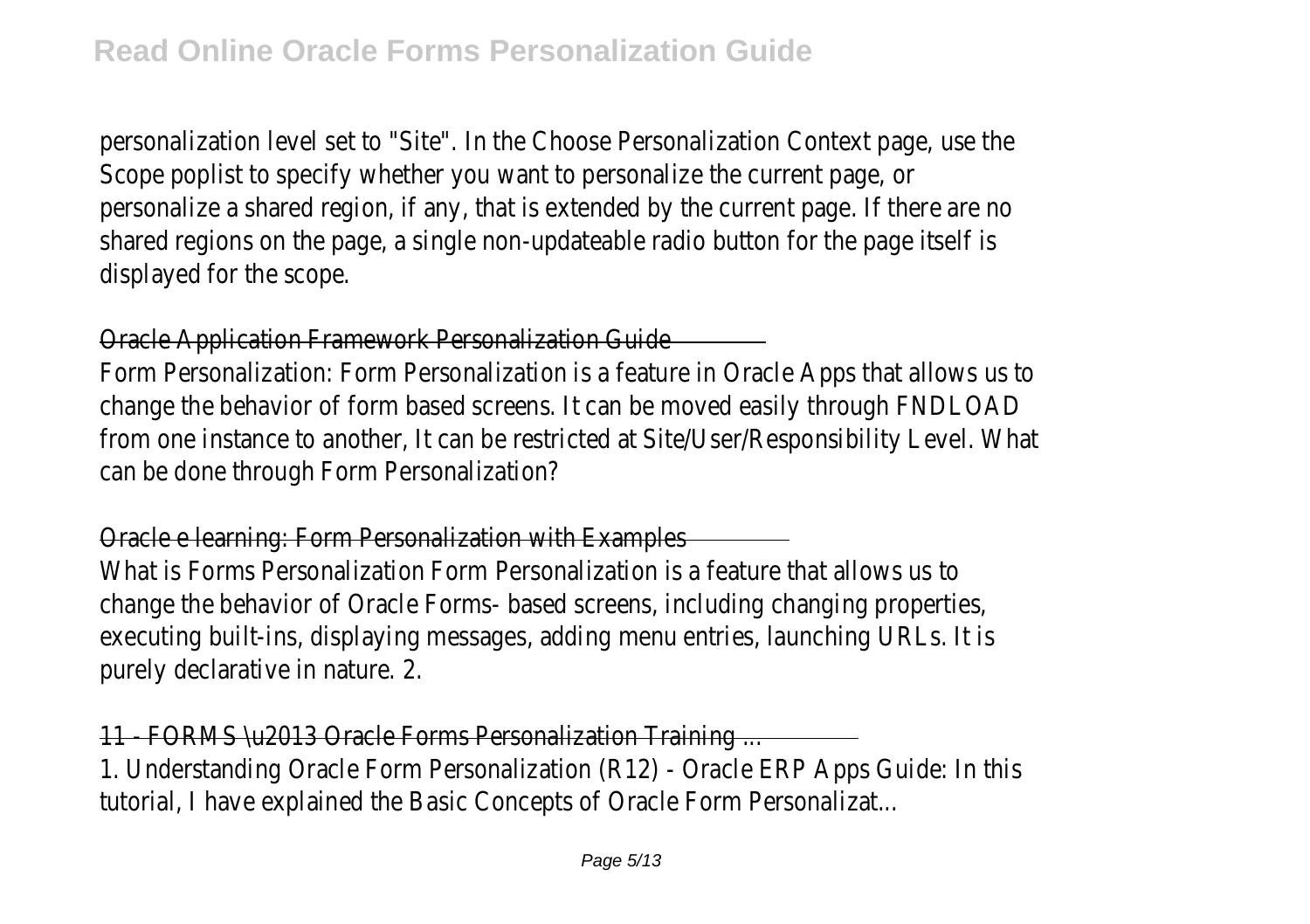## 1. Understanding Oracle Form Personalization (R12 ...

9. How to Change a Lov using Oracle Form Personalization (R12) - Oracle ERP Apps Guide: In this tutorial, I have explained how to Change a Lov using Oracle F...

9. How to Change a Lov using Oracle Form Personalization ...

Oracle Corporation,Enterprise Resource Planning,ERP,R12 User Creation,Oracle E-Business Suite (Business Operation), Oracle Database (Software),Oracle Trainin...

## Oracle Apps Tutorial-19:Forms Personalization - YouTube

Read PDF Oracle Forms Personalization Guide by chapter so you'll have to go back and open it every time you start a new chapter. Oracle Forms Personalization Guide For information on the CUSTOM library, see the Oracle E-Business Suite Developer's Guide. Form Personalization The Form Personalization feature allows you to declaratively alter the behavior of

## Oracle Forms Personalization Guide - chimerayanartas.com 12. How to Use Zoom Functionality using Oracle Form Personalization (R12) - Oracle ERP Apps Guide: In this tutorial, I have explained how to Use Zoom Functio...

## 12. How to Use Zoom Functionality using Oracle Form ...

Oracle Forms Downloads Oracle Forms and Reports 12c. This software package includes all the tools necessary to develop, maintain, and deploy Oracle Forms and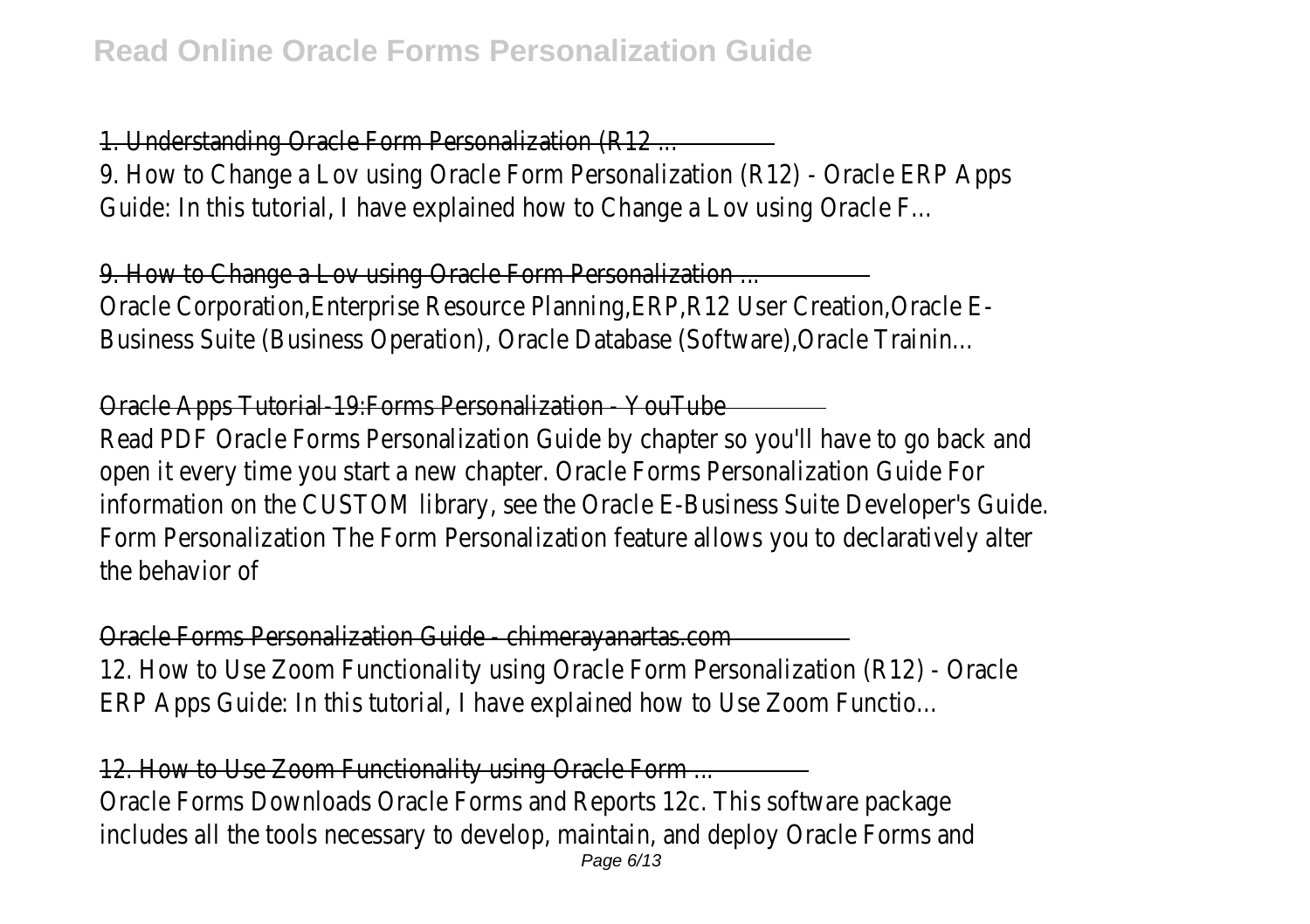Reports applications. WebLogic Server Infrastructure of the same version must be downloaded and installed prior to installing this software.

Form Personalizations Part 1 1. Understanding Oracle Form Personalization (R12) -Oracle ERP Apps Guide Oracle Apps Tutorial-19:Forms Personalization Oracle Forms Personalization Oracle Form Personalization To Invoke Custom Form/Concurrent Program 2. How to Enable Form Personalization (R12) - Oracle ERP Apps Guide Form Personalization OA Personalization Basic Changes 1 12. How to Use Zoom Functionality using Oracle Form Personalization (R12) - Oracle ERP Apps Guide 8. How to use Menus using Oracle Form Personalization (R12) - Oracle ERP Apps Guide Oracle Apps Form Personalisation 10. How to Change form into Read Only using Form Personalization (R12) Oracle ERP Apps Guide Oracle R12 Financials Training for Beginners: 120 Hours Classes Oracle E-Business TCA Basic Overview EMUI 5.0 How to disable the \"Power Intensive App\" prompt Oracle Training - Accounts Payable in Oracle E-Business Suite R12 (1080p - HDD racle Forms 11g - Creating and Displaying an LOV Understanding Oracle Alerts PART 1 -create block and item using oracle 10g form builder How to Connect oracle form developer with oracle database Oracle Form Builder Tutorials 1 -How to load data form Oracle and show DL Dataload Made Easy, Oracle Applications Training 11. How to Migrate Oracle Form Personalization using FNDLOAD (R12) - Oracle ERP Apps Guide 9. How to Change a Lov using Oracle Form Personalization (R12) - Oracle ERP Apps Guide Oracle Forms 11g - Creating a Block from a Stored Procedure 7. Page 7/13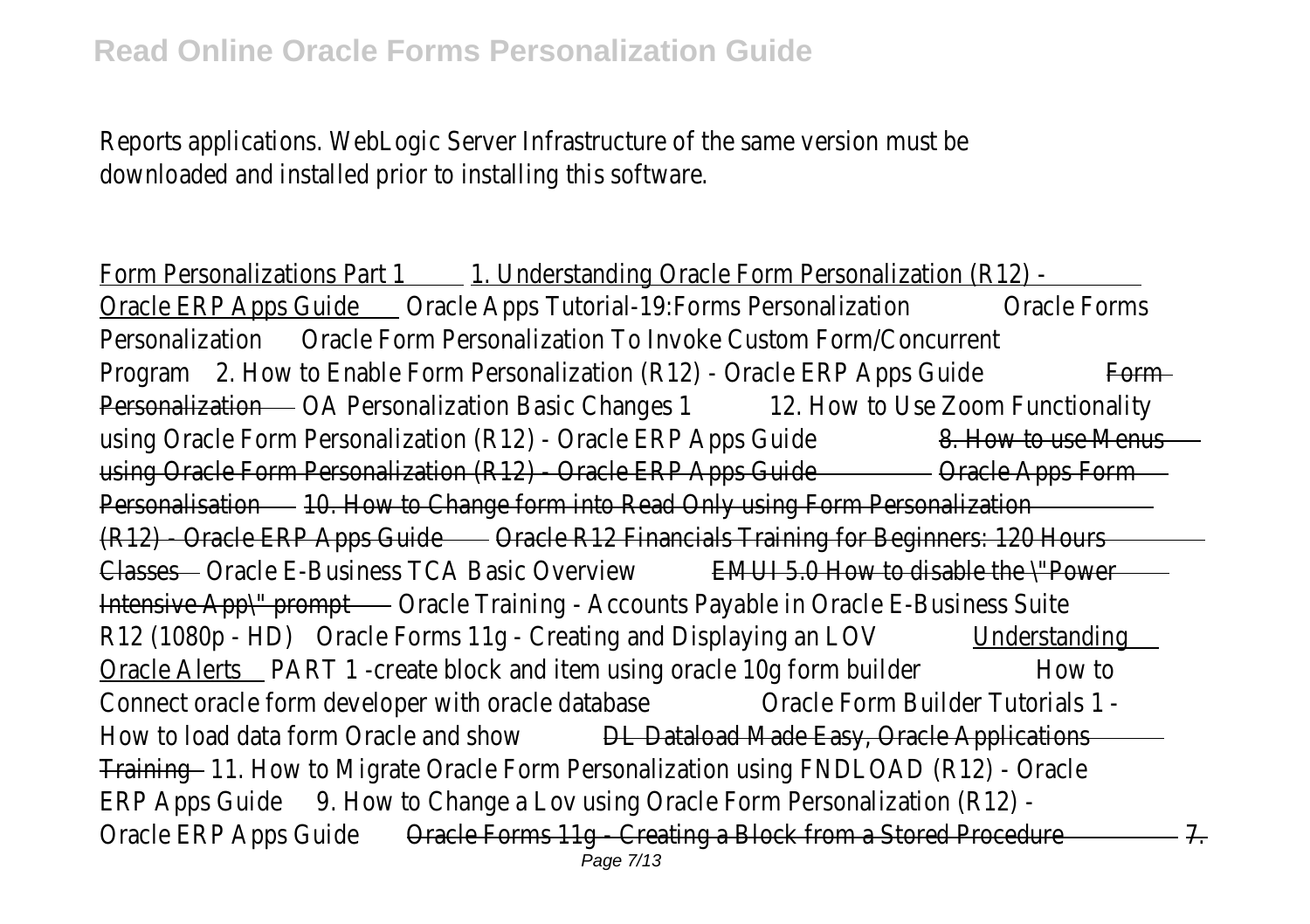How to Display Messages using Form Personalization(R12) - Oracle ERP Apps Guide 5. How to Make a Field Mandatory using Oracle Form Personalization (R12)- Oracle ERP Apps Guide SYS Form Personalization, Displaying a Message in a Form, Oracle Applications Training Oracle Cloud Fusion Form Personalization - Create and activate Sandboxes - Set A Field As Required-4. How to Hide a Field using Oracle Form Personalization (R12) - Oracle ERP Apps Guide-Oracle Forms Personalization Guide-For information on the CUSTOM library, see the Oracle E-Business Suite Developer's Guide. Form Personalization The Form Personalization feature allows you to declaratively alter the behavior of Forms-based screens, including changing properties, executing builtins, displaying messages, and adding menu entries.

#### Oracle E-Business Suite System Administrator's Guide ...

Oracle Forms Personalization Guide For information on the CUSTOM library, see the Oracle E-Business Suite Developer's Guide. Form Personalization The Form Personalization feature allows you to declaratively alter the behavior of Forms-based screens, including changing properties, executing builtins, displaying messages, and adding menu entries.

#### Oracle Forms Personalization Guide

User-Level Personalization User Interface. Overview. Personalizing the Views Panel of a Search Page. Personalizing a Table Region at the User Level. Personalize Views Page. Create View, Update View, and Duplicate View Pages. Rename Columns / Totaling Page.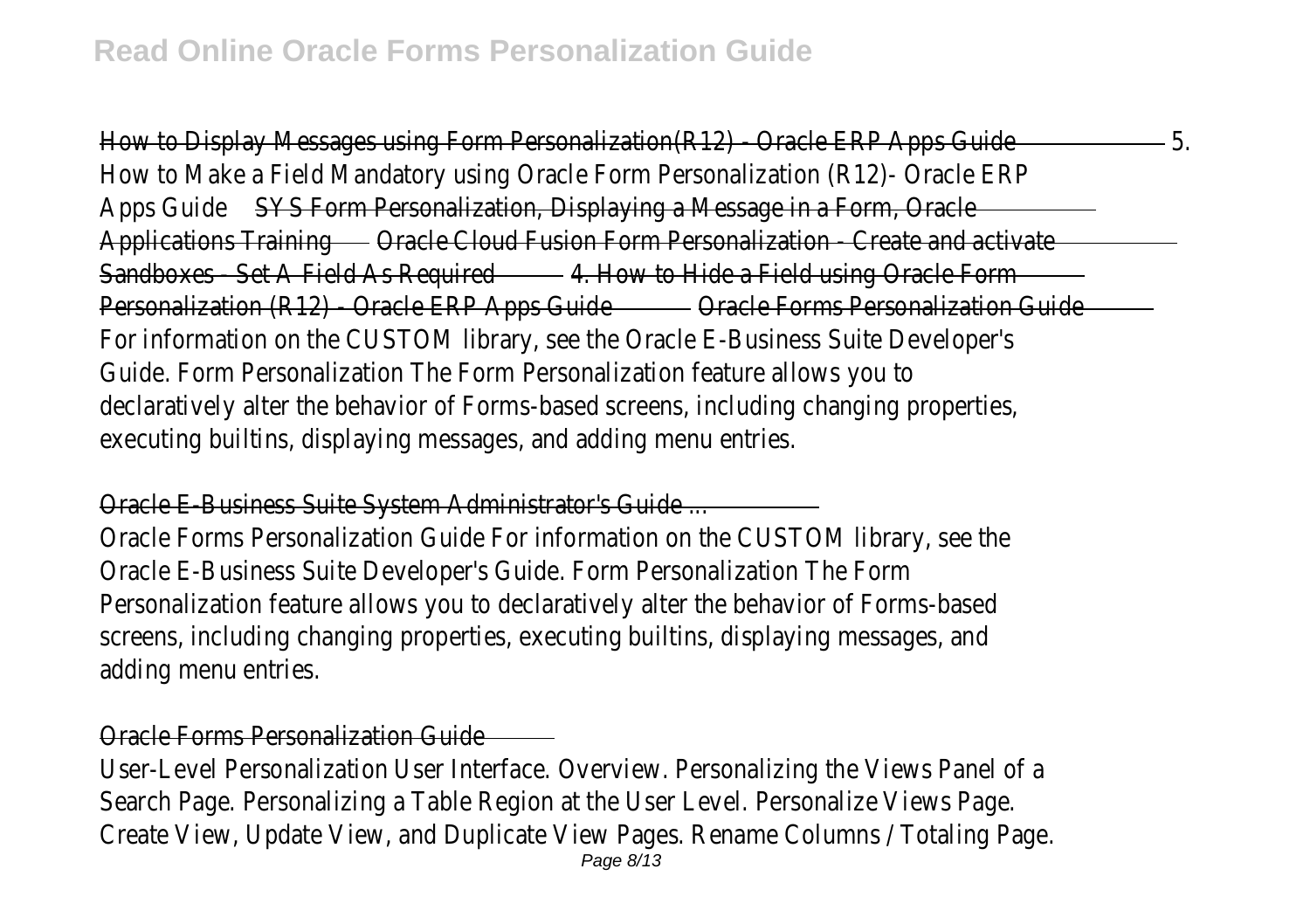Personalizing an LOV Choice List. Known Issues.

#### Oracle Application Framework Personalization Guide

Step1: Open the Sales Order Form Step2: Open the Personalization form using the navigation "Help Diagnostics Custom Code Personalize" Step3: Enter the sequence number as 10 and description as "Change the Order Number Prompt to Claim Number" Step4: Select the Trigger Event as "WHEN-NEW-FORM-INSTANCE"

#### Oracle Applications 11i10 - Forms Personalization

Oracle Forms Personalization Guide For information on the CUSTOM library, see the Oracle E-Business Suite Developer's Guide. Form Personalization The Form Personalization feature allows you to declaratively alter the behavior of Forms-based screens, including changing properties, executing builtins, displaying messages, and adding menu entries.

#### Oracle Forms Personalization Guide - download.truyenyy.com

When it comes to doing forms personalizations in Oracle's eBusiness Suite, it is good to follow certain guidelines. We all know that forms personalization create a layer of customization on top of the standard Apps D2K Forms. The Metadata related to forms personalizations is stored in tables FND Tables. Please find a list of guidelines can be regarded as the best practices when it comes to doing forms personalizations in Oracle Apps.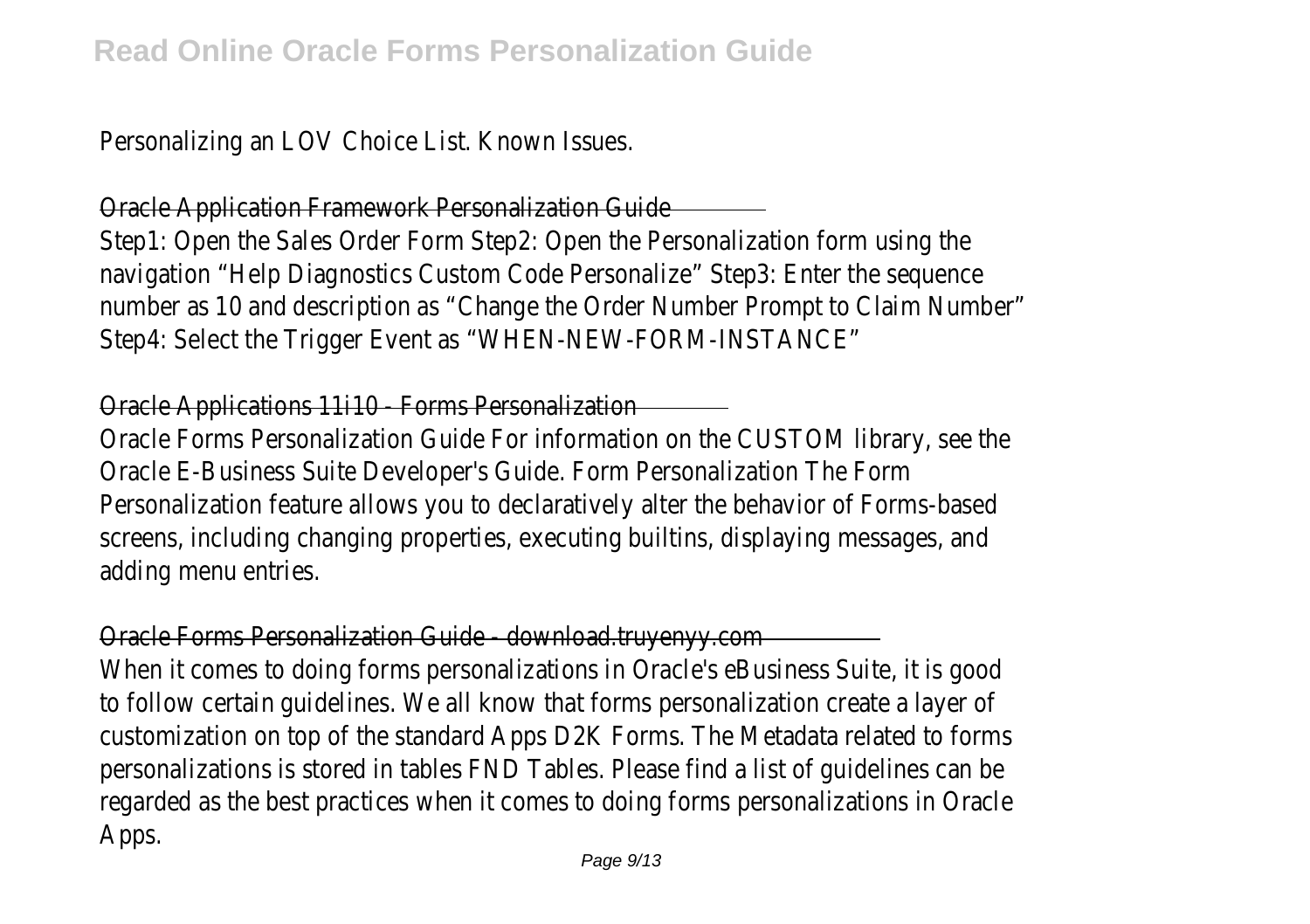### Apps - Forms Personalization - Best Practices

Welcome to Release 12.2 of the Oracle Application Framework Personalization Guide. This guide assumes you have a working knowledge of the following: The principles and customary practices of your business area. Computer desktop application usage and terminology. This documentation assumes familiarity with the Oracle E-Business Suite.

#### Oracle Application Framework Personalization Guide

Page Hierarchy Personalization page for the Update Customer page in Accessibility mode. Personalization Context. The Personalization Context shown at the top of the page lists the context for the top-level object, which in the case of the Oracle E-Business Suite, is the page layout. It identifies the scope of the personalizations you are about to make, as well as to what personalization level(s) and value(s) these personalizations apply.

### Oracle Application Framework Personalization Guide

Forms Personalization provides tools to perform the same configurations, in the form of a Form. (Say that fast, huh?) Open any Form in 11i10, and go to Help -> Diagnostics -> Custom Code -> Personalize. This brings up the Personalization Form in the context of the Form and Function that you were in.

Forms Personalization - Get It While It's Hot! | Oracle E ... Page 10/13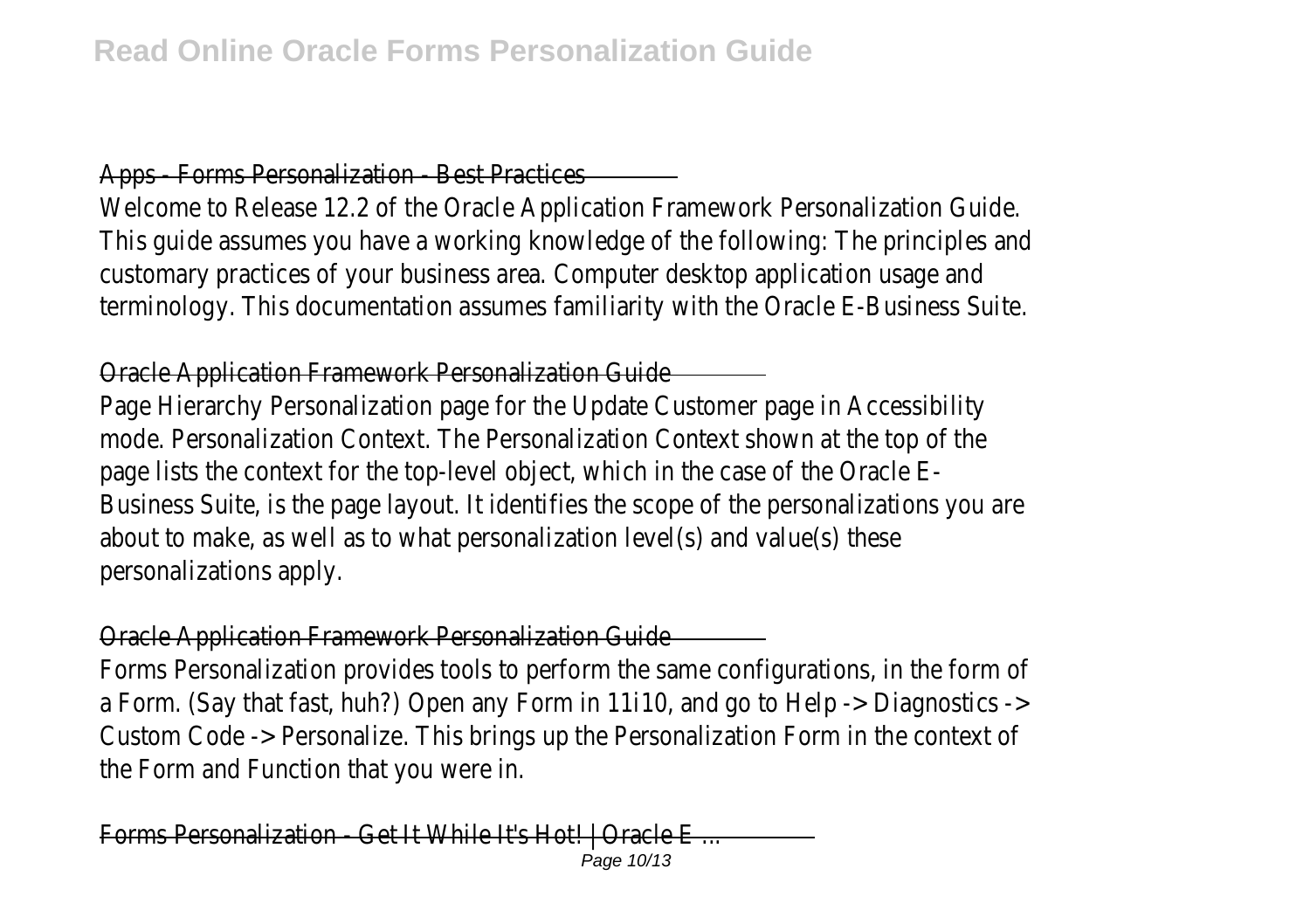Choose Personalization Context page, with the Scope set to Page, and the personalization level set to "Site". In the Choose Personalization Context page, use the Scope poplist to specify whether you want to personalize the current page, or personalize a shared region, if any, that is extended by the current page. If there are no shared regions on the page, a single non-updateable radio button for the page itself is displayed for the scope.

#### Oracle Application Framework Personalization Guide

Form Personalization: Form Personalization is a feature in Oracle Apps that allows us to change the behavior of form based screens. It can be moved easily through FNDLOAD from one instance to another, It can be restricted at Site/User/Responsibility Level. What can be done through Form Personalization?

### Oracle e learning: Form Personalization with Examples

What is Forms Personalization Form Personalization is a feature that allows us to change the behavior of Oracle Forms- based screens, including changing properties, executing built-ins, displaying messages, adding menu entries, launching URLs. It is purely declarative in nature. 2.

## 11 - FORMS \u2013 Oracle Forms Personalization Training ...

1. Understanding Oracle Form Personalization (R12) - Oracle ERP Apps Guide: In this tutorial, I have explained the Basic Concepts of Oracle Form Personalizat...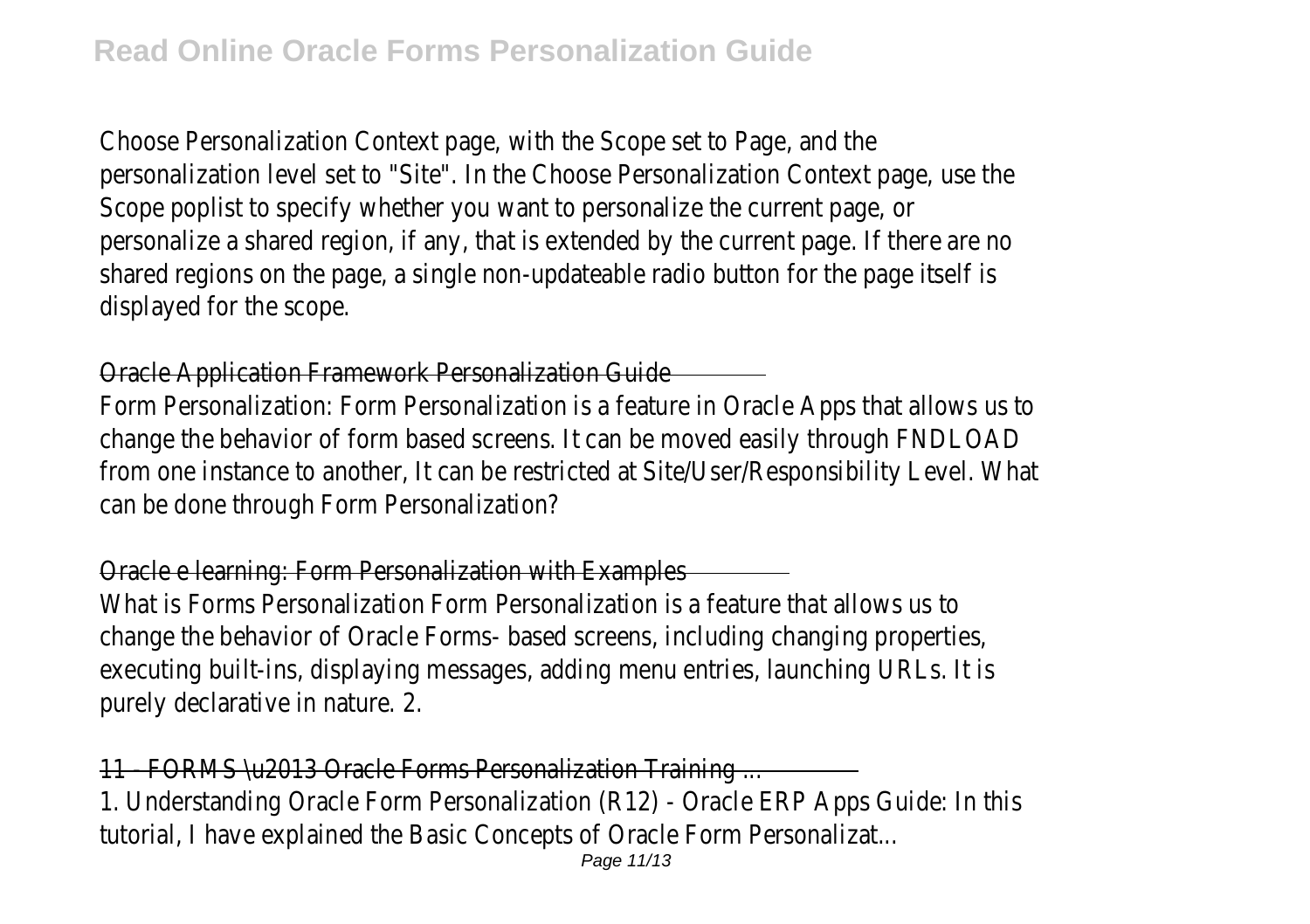## 1. Understanding Oracle Form Personalization (R12 ...

9. How to Change a Lov using Oracle Form Personalization (R12) - Oracle ERP Apps Guide: In this tutorial, I have explained how to Change a Lov using Oracle F...

9. How to Change a Lov using Oracle Form Personalization ...

Oracle Corporation,Enterprise Resource Planning,ERP,R12 User Creation,Oracle E-Business Suite (Business Operation), Oracle Database (Software),Oracle Trainin...

## Oracle Apps Tutorial-19:Forms Personalization - YouTube

Read PDF Oracle Forms Personalization Guide by chapter so you'll have to go back and open it every time you start a new chapter. Oracle Forms Personalization Guide For information on the CUSTOM library, see the Oracle E-Business Suite Developer's Guide. Form Personalization The Form Personalization feature allows you to declaratively alter the behavior of

#### Oracle Forms Personalization Guide - chimerayanartas.com

12. How to Use Zoom Functionality using Oracle Form Personalization (R12) - Oracle ERP Apps Guide: In this tutorial, I have explained how to Use Zoom Functio...

## 12. How to Use Zoom Functionality using Oracle Form ...

Oracle Forms Downloads Oracle Forms and Reports 12c. This software package Page 12/13